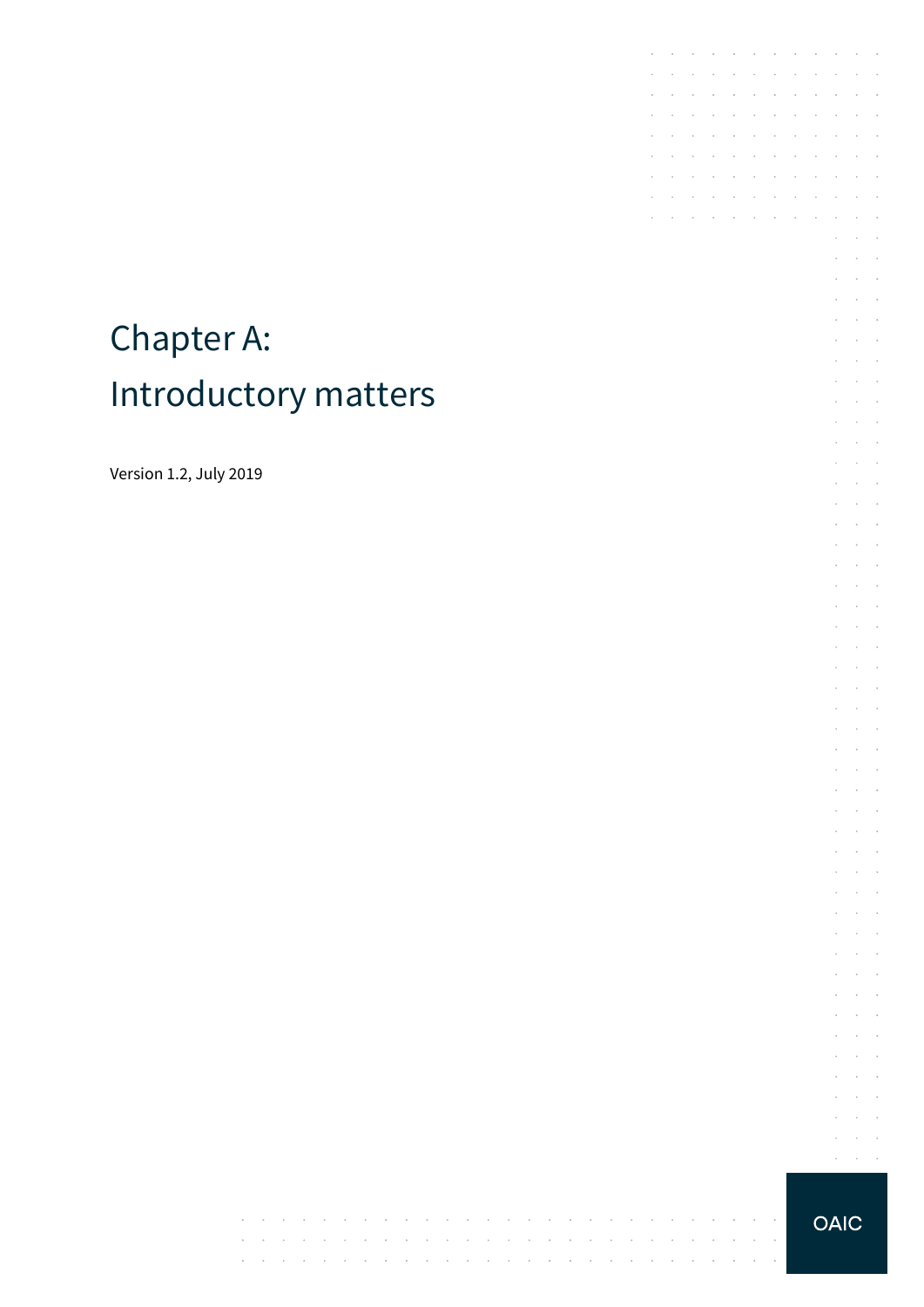### **Contents**

| <b>Purpose</b>                                                                     | 3 |
|------------------------------------------------------------------------------------|---|
| <b>Australian Privacy Principles (APPs)</b>                                        | 3 |
| Who is covered by the APPs?                                                        | 5 |
| Do the APPs apply to a contracted service provider under a Commonwealth contract?  | 5 |
| Do the APPs apply to a credit reporting participant?                               | 5 |
| Do the APPs apply to an APP entity bound by a registered APP Code?                 | 6 |
| Are APP entities responsible for acts and practices of, and disclosures to, staff? | 6 |
| What happens if an APP entity breaches an APP?                                     | 6 |
| References in the APP guidelines                                                   | 7 |
| Where do I get more information?                                                   | 7 |
| APP guidelines and Australian Capital Territory public sector agencies             | 7 |
|                                                                                    |   |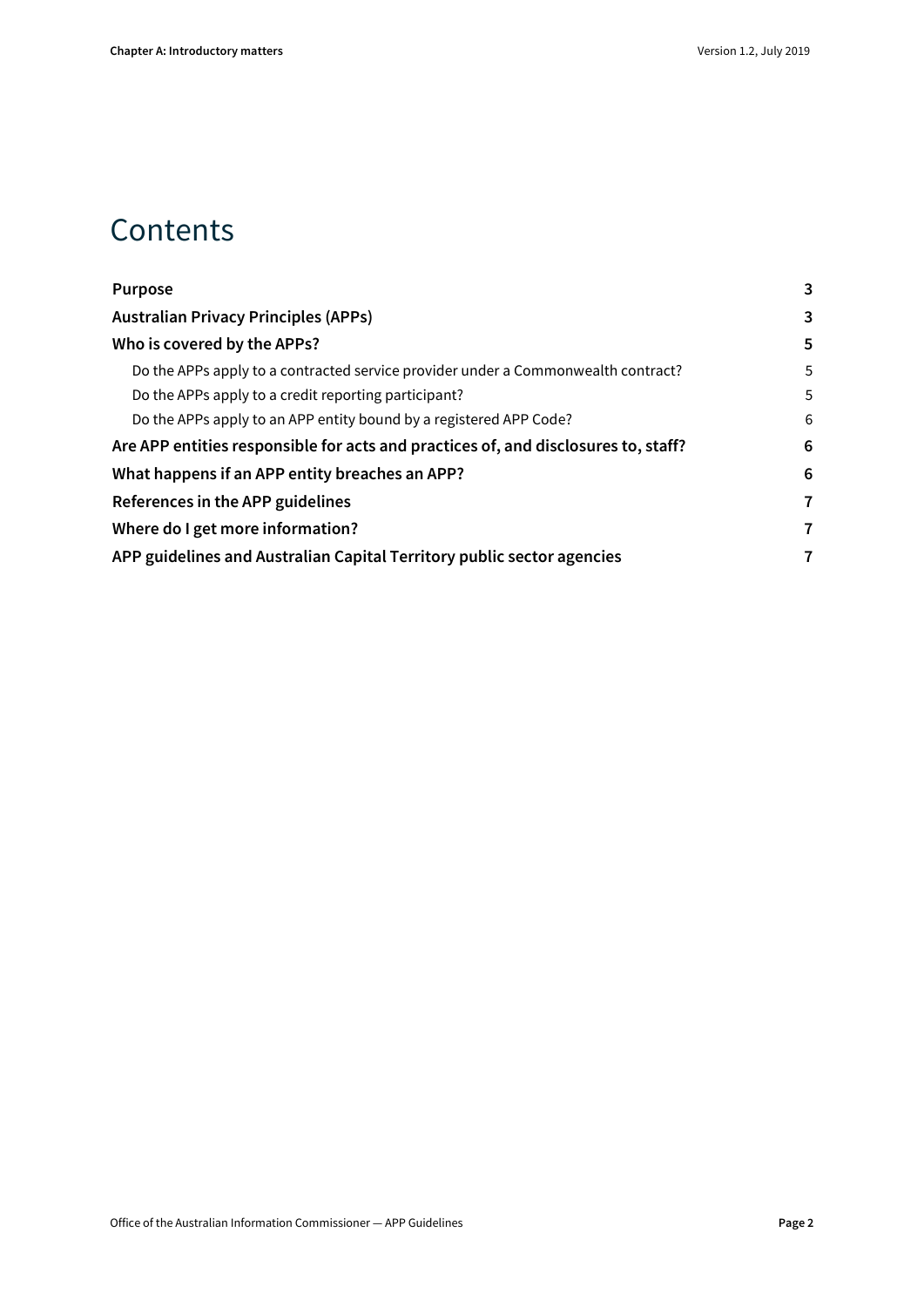### <span id="page-2-0"></span>**Purpose**

1

- A.[1](#page-2-2) The Australian Information Commissioner<sup>1</sup> issues these Australian Privacy Principles guidelines (APP guidelines) under s 28(1) of the Privacy Act 1988 (Privacy Act). [2](#page-2-3) These guidelines are not a legislative instrument (s 28(4)).
- <span id="page-2-7"></span>A.2 The APP guidelines outline:
	- the mandatory requirements in the Australian Privacy Principles (APPs), which are set out in Schedule 1 of the Privacy Act — generally indicated by 'must' or 'is required to'
	- the Information Commissioner's interpretation of the APPs, including the matters that the Office of the Australian Information Commissioner (OAIC) may take into account when exercising functions and powers relating to the APPs — generally indicated by 'should' or 'is expected to'
	- examples that explain how the APPs may apply to particular circumstances  $-$  generally indicated by 'for example' or 'examples include'. Any examples given are not intended to be prescriptive or exhaustive of how an entity may comply with the mandatory requirements in the APPs; the particular circumstances of an entity will also be relevant
	- good privacy practice to supplement minimum compliance with the mandatory requirements in the APPs — generally indicated by 'could'
- A.3 The APP guidelines are not legally binding and do not constitute legal advice about how an entity should comply with the APPs in particular circumstances. An entity may wish to seek independent legal advice where appropriate.
- A.4 The APP guidelines may also provide relevant guidance for Australian Capital Territory (ACT) public sector agencies covered by the Territory Privacy Principles in the ACT Information Privacy Act 2014 (see paragraphs A.29–A.32 below).

# <span id="page-2-1"></span>**Australian Privacy Principles (APPs)**

- A.5 The APP guidelines should be read together with the full text of the APPs in the Privacy Act.<sup>[3](#page-2-4)</sup>
- A.6 The APPs are legally binding principles which are the cornerstone of the privacy protection framework in the Privacy Act.<sup>[4](#page-2-5)</sup> The APPs set out standards, rights and obligations in relation to handling, holding, accessing and correcting personal information. They apply to most Australian Government (and Norfolk Island Government) agencies and some private sector organisations  $-$  collectively referred to as APP entities (see paragraph[s A.12](#page-4-3)-A.14).<sup>[5](#page-2-6)</sup>

<span id="page-2-2"></span> $1$  In the APP guidelines, where the Information Commissioner is referred to in a paragraph, all subsequent references to 'the Commissioner' within that paragraph also relate to the Information Commissioner.

<span id="page-2-3"></span><sup>&</sup>lt;sup>2</sup> Section 28(1) of the Privacy Act sets out the guidance related functions of the Information Commissioner, including 'making guidelines for the avoidance of acts or practices that may or might be interferences with the privacy of individuals, or which may otherwise have any adverse effects on the privacy of individuals'.

<span id="page-2-4"></span><sup>&</sup>lt;sup>3</sup> For the full text of the Australian Privacy Principles, see OAIC, Read the Australian Privacy Principles, OAIC website <https://www.oaic.gov.au/>, and Privacy Act 1988, Schedule 1, Federal Register of Legislation <https://www.legislation.gov.au/>.

<span id="page-2-5"></span><sup>4</sup> Explanatory Memorandum, Privacy Amendment (Enhancing Privacy Protection) Bill 2012, p 52.

<span id="page-2-6"></span><sup>5</sup> The APPs do not apply to Australian Capital Territory Government agencies. The Information Privacy Act 2014 (ACT) regulates how personal information is handled by ACT public sector agencies. This Act includes a set of Territory Privacy Principles, which cover the collection, use, storage and disclosure of personal information, and an individual's access to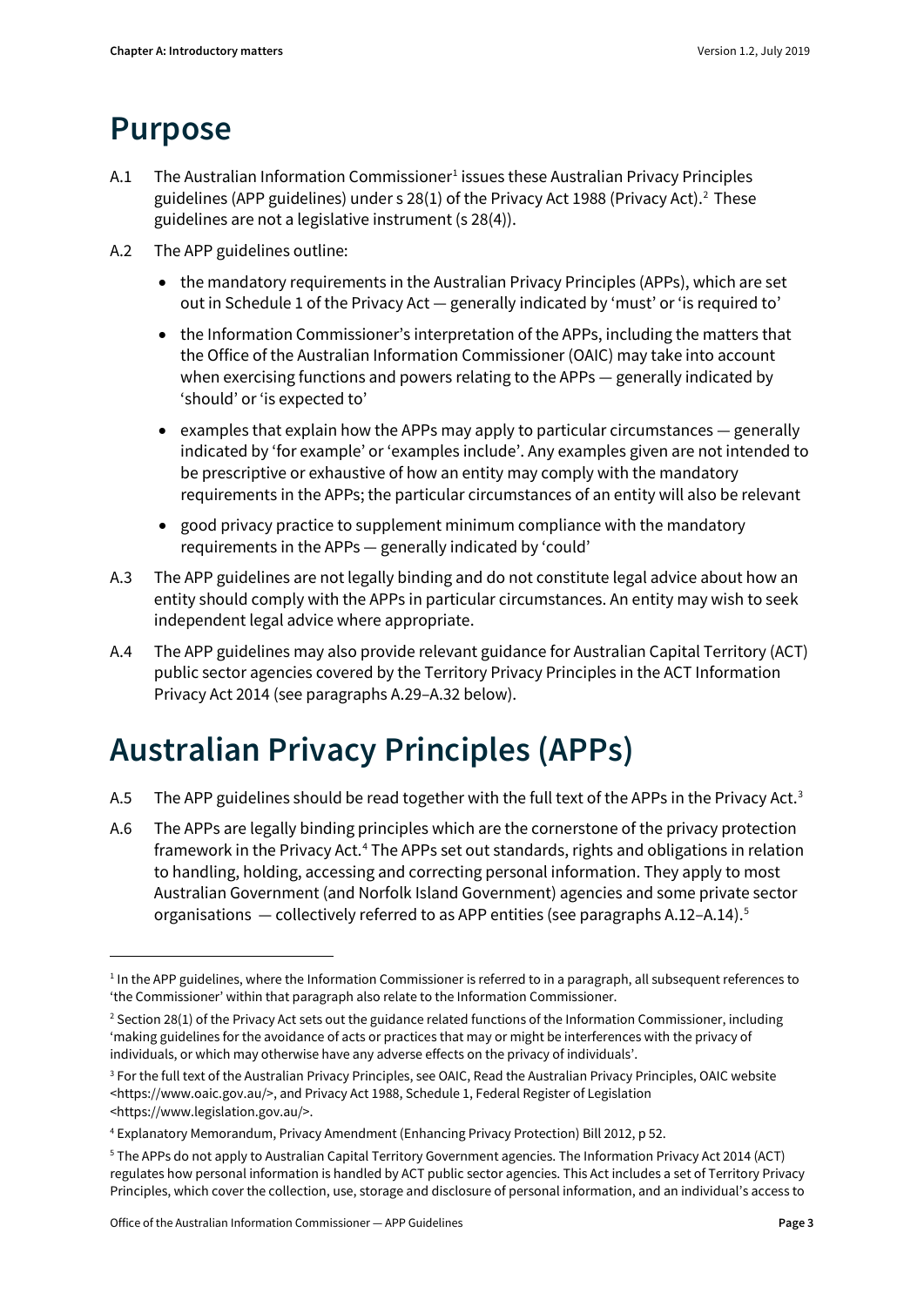- A.7 The APPs are principles-based law. This provides APP entities with the flexibility to tailor their personal information handling practices to their diverse needs and business models, and to the diverse needs of individuals.<sup>[6](#page-3-0)</sup> The APPs are also technology neutral, applying equally to paper-based and digital environments. This is intended to preserve their relevance and applicability, in a context of continually changing and emerging technologies.
- A.8 The APPs are structured to reflect the personal information lifecycle. They are grouped into five parts:
	- Part  $1$  Consideration of personal information privacy (APPs 1 and 2)
	- Part 2 Collection of personal information (APPs 3, 4 and 5)
	- Part  $3$  Dealing with personal information (APPs 6, 7, 8 and 9)
	- Part 4 Integrity of personal information (APPs 10 and 11)
	- Part 5 Access to, and correction of, personal information (APPs 12 and 13)
- A.9 The requirements in each of these principles interact with and complement each other. For example, when collecting personal information, an APP entity should consider the requirements in Part 2 as well as in Part 4 concerning the integrity of the information.
- A.10 In developing the APP guidelines, the Information Commissioner has had regard to the objects of the Privacy Act, stated in s 2A:
	- promoting the protection of the privacy of individuals
	- recognising that the protection of the privacy of individuals is balanced with the interests of entities in carrying out their functions or activities
	- providing the basis for nationally consistent regulation of privacy and the handling of personal information
	- promoting responsible and transparent handling of personal information by entities
	- facilitating an efficient credit reporting system while ensuring that the privacy of individuals is respected
	- facilitating the free flow of information across national borders while ensuring that the privacy of individuals is respected
	- providing a means for individuals to complain about an alleged interference with their privacy
	- implementing Australia's international obligation in relation to privacy
- A.11 The structure of the APP guidelines reflects the structure of the APPs: APPs 1 to 13 are each dealt with in separate chapters. The number of the chapter corresponds to the number of the APP. Chapters A to D contain guidance on general matters, including an explanation of key concepts that are used throughout the APPs and the APP guidelines (Chapter B), and guidance on permitted general situations (Chapter C) and permitted health situations (Chapter D), which are also relevant to a number of APPs.

**.** 

and correction of that information. For more information about the TPPs, including how they differ from the APPs, see Privacy in the ACT, OAIC website <https://www.oaic.gov.au>.

<span id="page-3-0"></span><sup>6</sup> Explanatory Memorandum, Privacy Amendment (Enhancing Privacy Protection) Bill 2012, p 52.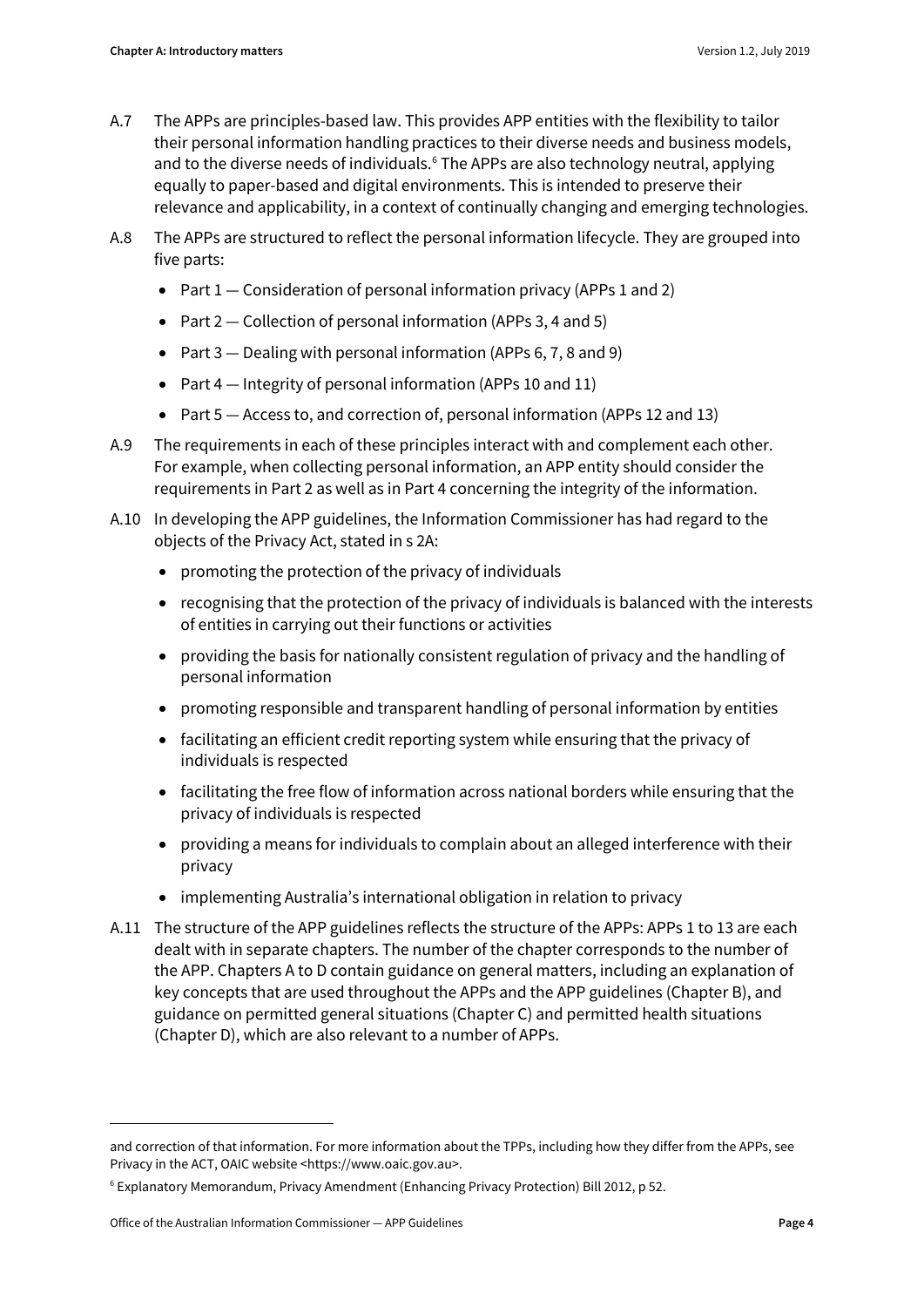### <span id="page-4-0"></span>**Who is covered by the APPs?**

- <span id="page-4-3"></span>A.12 The APPs apply to APP entities (s 15). The term 'APP entity' means an agency or organisation (s 6(1)) and is discussed in more detail in Chapter B (Key concepts).
- A.13 The APPs extend to an act or practice of an APP entity occurring outside Australia and the external Territories (s 5B). However, if the APP entity is an organisation, the organisation must also have an Australian link (s 5B(1A)). The term 'Australian link' is discussed in Chapter B (Key concepts).
- A.14 In some circumstances, an act or practice of an APP entity is exempt from the Privacy Act, including the APPs. For example, an act done, or a practice engaged in by a Federal Court is exempt, except for acts or practices in respect of a matter of an administrative nature  $(s 7(1)(a)(ii)$  and  $(b))$ . The 'employee records' exemption  $(s 7B(3))$  is an example of an exemption that applies to an act or practice of an organisation.

#### <span id="page-4-4"></span><span id="page-4-1"></span>**Do the APPs apply to a contracted service provider under a Commonwealth contract?**

- A.15 Special provisions apply to a contracted service provider (including a subcontractor) handling personal information under a Commonwealth contract. The term 'contracted service provider' is defined in s 6(1) and includes an organisation that is or was a party to a Commonwealth contract and that is or was responsible for providing services to an agency under that contract. The term also includes a sub-contractor for the contract. The term 'Commonwealth contract' is also defined in s 6(1) to mean a contract, to which the Commonwealth, Norfolk Island or an agency is or was a party, under which services are to be, or were to be, provided to an agency.
- A.16 An agency entering into a Commonwealth contract must take contractual measures to ensure that the other party (the contracted service provider) does not do an act, or engage in a practice, that would breach an APP if done or engaged in by the agency (s 95B). In effect, s 95B ensures that the contracted service provider complies with the APPs as if it were an agency in respect of its activities under the contract. However, it is the contract that is the primary source of the contracted service provider's privacy obligations in relation to its activities under the contract.
- A.17 If a provision of a Commonwealth contract authorises an organisation that is a contracted service provider to do an act or practice that would otherwise breach the APPs, an act done or practice engaged in for the purposes of meeting that obligation will not breach the APPs (s 6A(2)). A contract may include such a provision where, for example, the APPs contain different requirements for agencies and organisations. An act done or practice engaged in by the contracted service provider that is contrary to or inconsistent with such a contractual provision, is an 'interference with the privacy of an individual' (s 13(3)) (see paragraph 4 below).

#### <span id="page-4-2"></span>**Do the APPs apply to a credit reporting participant?**

A.18 Part IIIA of the Privacy Act contains requirements for the handling of credit-related personal information by credit reporting participants, including credit reporting bodies, credit providers and some other third party recipients of that information. The provisions in Pt IIIA make clear whether the obligations in Pt IIIA replace relevant APPs or apply in addition to relevant APPs.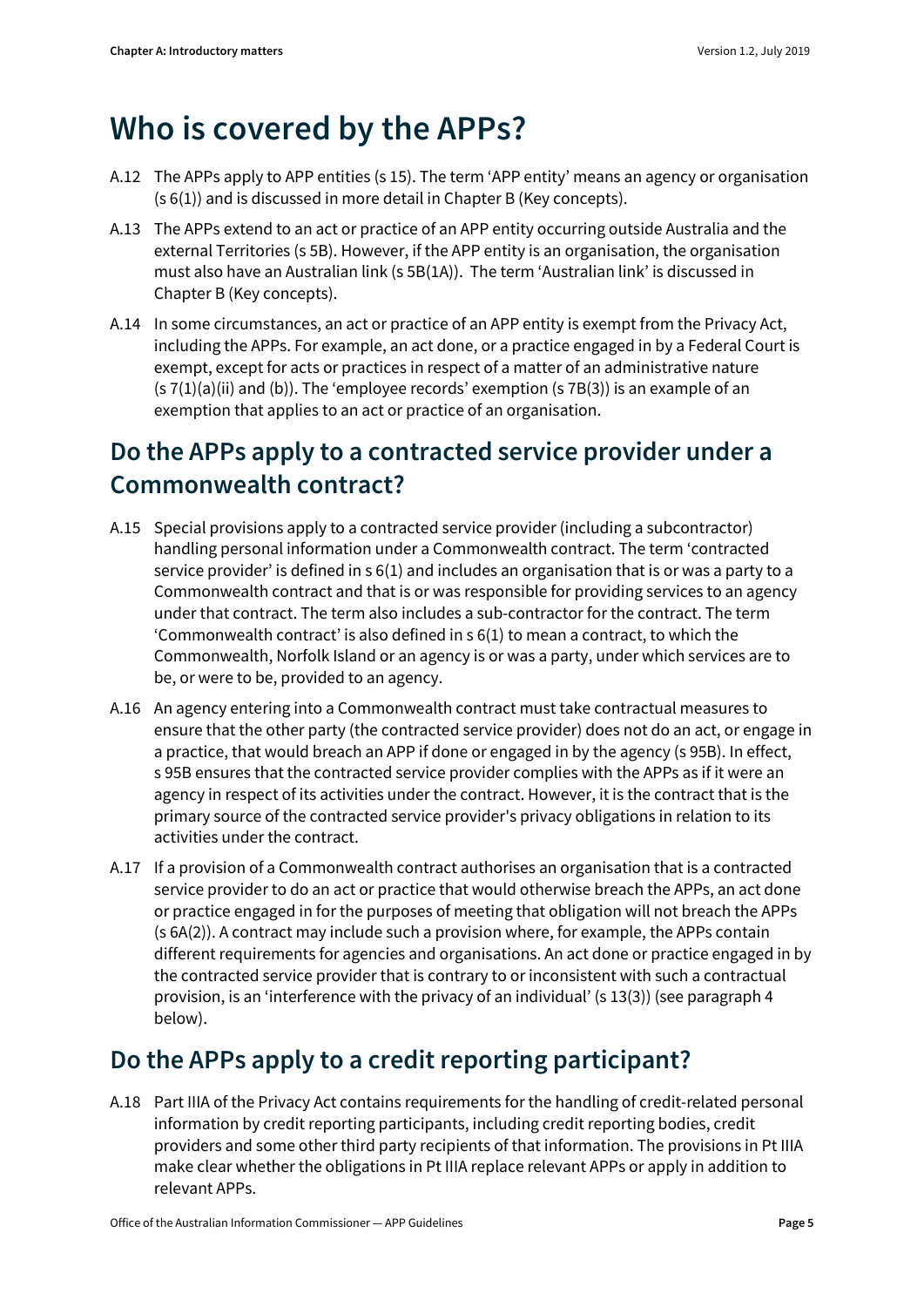A.19 The APPs will apply to any credit reporting participant that is an APP entity in relation to the handling of personal information not regulated by Pt IIIA.

#### <span id="page-5-0"></span>**Do the APPs apply to an APP entity bound by a registered APP Code?**

- A.20 A 'registered APP code' is defined as an APP code that is included on the Codes Register and that is in force (s 26B(1)). A registered APP code does not replace the APPs for the entities which it binds, but operates in addition to the requirements of the APPs.<sup>[7](#page-5-3)</sup> Therefore, an APP entity that is bound by an APP code must comply with both the APPs and the APP code.
- A.21 Registered APP codes are discussed in more detail in Chapter B (Key concepts).

## <span id="page-5-1"></span>**Are APP entities responsible for acts and practices of, and disclosures to, staff?**

- A.22 An act done or practice engaged in by a person in one of the following categories is taken to be an act done or practice engaged in by the APP entity:
	- A person employed by, or in the service of an APP entity, in performing the duties of the person's employment.
	- A person on behalf of an unincorporated body or other body that is established by or under a Commonwealth (or Norfolk Island) enactment, for the purpose of assisting or performing functions in connection with an APP entity.
	- A member, staff member or special member of the Australian Federal Police in performing duties as such a member (s 8(1)).
- A.23 Information disclosed to a person or member in one of the preceding categories is also taken to be information disclosed to the APP entity.

### <span id="page-5-2"></span>**What happens if an APP entity breaches an APP?**

- A.24 An act or practice of an APP entity that occurs on or after 12 March 2014 and that breaches an APP in relation to personal information about an individual, is 'an interference with the privacy' of the individual (s 13(1)).
- A.25 The Information Commissioner has powers to investigate possible interferences with privacy, either following a complaint by the individual concerned or on the Commissioner's own initiative (Part V of the Privacy Act). Where an individual makes a complaint, the Commissioner will generally attempt to conciliate the complaint (s 40A). The Commissioner also has a range of enforcement powers and other remedies available.

1

<span id="page-5-3"></span><sup>7</sup> Explanatory Memorandum, Privacy Amendment (Enhancing Privacy Protection) Bill 2012, p 199.